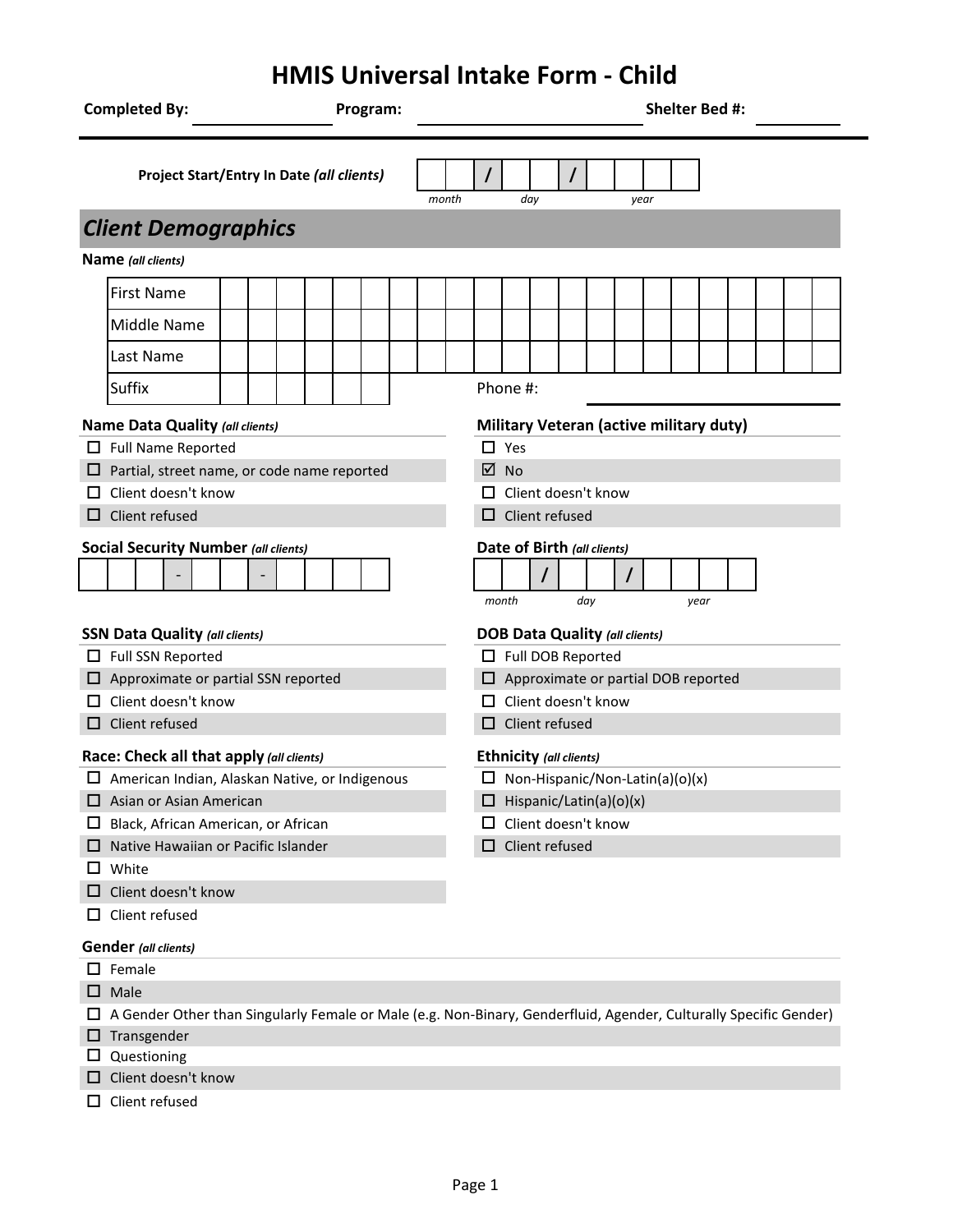## *Household Information*

| <b>Relationship to Head of Household</b>     |                               |                                                                                         |
|----------------------------------------------|-------------------------------|-----------------------------------------------------------------------------------------|
| $\Box$ Self (Head of Household)              |                               |                                                                                         |
| Head of household's child<br>ப               |                               | Head of household's other relation member (other<br>□<br>relation to head of household) |
| Head of household's spouse or partner<br>ப   |                               | Other: non-relation member<br>$\mathsf{L}$                                              |
| <b>Client Location (CoC Code):</b>           | <b>OH-503</b>                 |                                                                                         |
| <b>Disabling Conditions (all clients)</b>    |                               |                                                                                         |
| Does the client have a disabiling condition? |                               |                                                                                         |
| No<br>$\Box$ Yes<br>$\Box$                   | $\Box$ Client doesn't know    | Client refused<br>$\mathsf{L}$                                                          |
| <b>Physical</b>                              | Long term?                    |                                                                                         |
| $\Box$ No<br>$\Box$ Yes                      | $\Box$ No<br>$\Box$ Yes       |                                                                                         |
| Client doesn't know<br>O                     | Client doesn't know<br>□      |                                                                                         |
| $\Box$ Client refused                        | $\Box$ Client refused         |                                                                                         |
| <b>Developmental</b>                         |                               |                                                                                         |
| <b>No</b><br>$\Box$ Yes<br>П                 |                               |                                                                                         |
| Client doesn't know<br>ப                     |                               |                                                                                         |
| Client refused<br>ப                          |                               |                                                                                         |
| <b>Chronic Health</b>                        | Long term?                    |                                                                                         |
| $\Box$ Yes<br><b>No</b>                      | $\square$ No<br>$\Box$ Yes    |                                                                                         |
| Client doesn't know                          | Client doesn't know<br>$\Box$ |                                                                                         |
| Client refused<br>ப                          | Client refused<br>□           |                                                                                         |
| <b>HIV</b>                                   |                               |                                                                                         |
| $\Box$ Yes<br><b>No</b><br>□                 |                               |                                                                                         |
| Client doesn't know<br>□                     |                               |                                                                                         |
| Client refused<br>ப                          |                               |                                                                                         |
| <b>Mental Health</b>                         | Long term?                    |                                                                                         |
| $\Box$ Yes<br>No                             | $\Box$ Yes<br>ப<br>No         |                                                                                         |
| $\Box$ Client doesn't know                   | □ Client doesn't know         |                                                                                         |
| $\Box$ Client refused                        | $\Box$ Client refused         |                                                                                         |
| <b>Alcohol Use Disorder</b>                  | Long term?                    |                                                                                         |
| $\Box$ Yes<br>$\Box$ No                      | $\Box$ No<br>$\Box$ Yes       |                                                                                         |
| $\Box$ Client doesn't know                   | $\Box$ Client doesn't know    |                                                                                         |
| $\Box$ Client refused                        | $\Box$ Client refused         |                                                                                         |
| <b>Drug Abuse</b>                            | Long term?                    |                                                                                         |
| $\Box$ No<br>$\Box$ Yes                      | $\Box$ No<br>$\Box$ Yes       |                                                                                         |
| $\Box$ Client doesn't know                   | $\Box$ Client doesn't know    |                                                                                         |
| $\Box$ Client refused                        | Client refused<br>□           |                                                                                         |
| <b>Both Alcohol/Drug</b>                     | Long term?                    |                                                                                         |
| $\Box$ Yes<br><b>No</b><br>$\Box$            | $\Box$ Yes<br>$\Box$ No       |                                                                                         |
| Client doesn't know<br>ப                     | $\Box$ Client doesn't know    |                                                                                         |
| $\Box$ Client refused                        | $\Box$ Client refused         |                                                                                         |